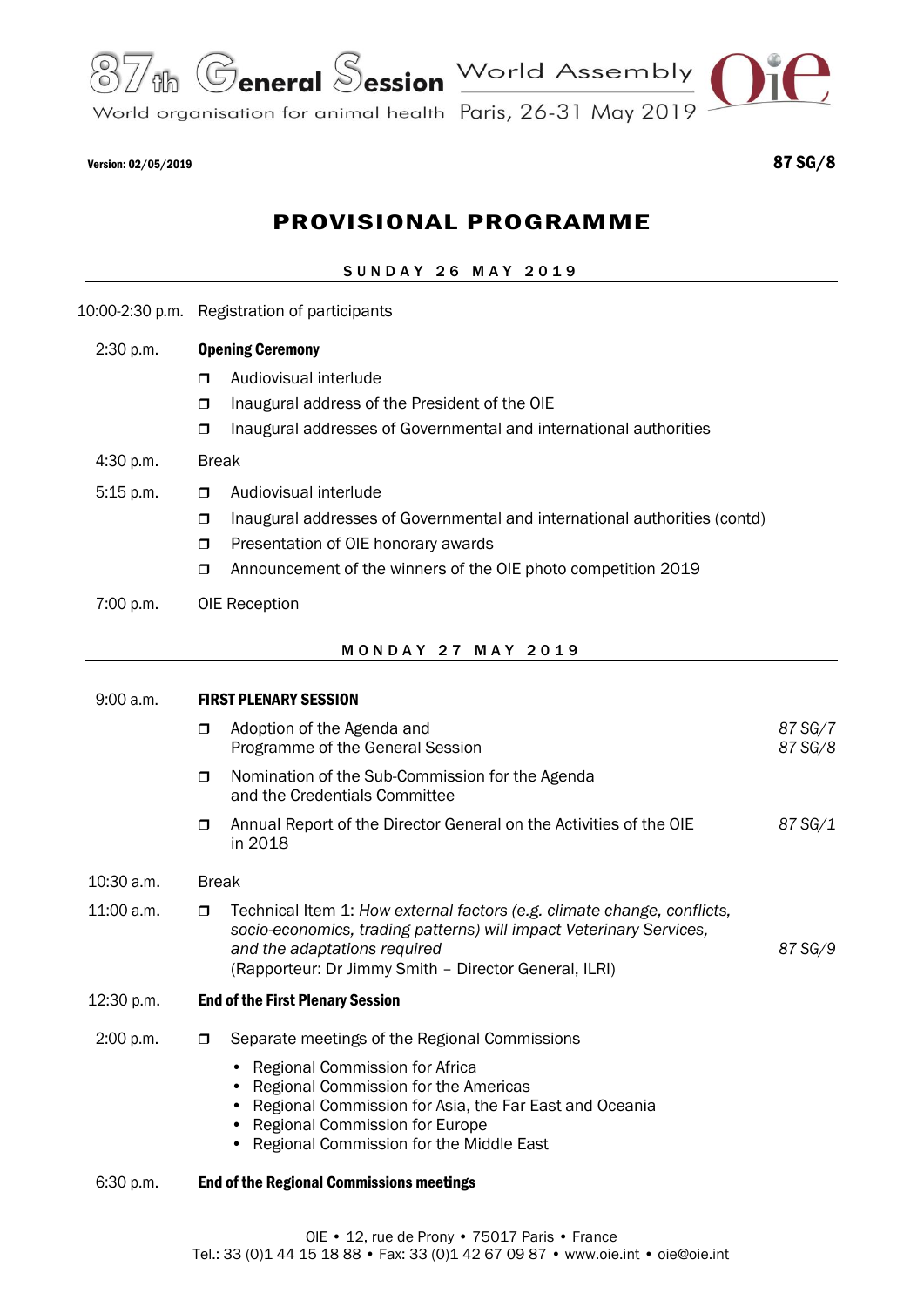| 9:00 a.m.   |                              | <b>SECOND PLENARY SESSION</b>                                                                                                                                                                                  |                  |  |  |  |
|-------------|------------------------------|----------------------------------------------------------------------------------------------------------------------------------------------------------------------------------------------------------------|------------------|--|--|--|
|             | $\Box$                       | Presentations by international organisations having signed a<br>cooperation agreement with the OIE                                                                                                             |                  |  |  |  |
|             |                              | Using economic data to drive prioritization, strategic planning<br>and performance monitoring of animal health interventions                                                                                   |                  |  |  |  |
| 10:30 a.m.  | <b>Break</b>                 |                                                                                                                                                                                                                |                  |  |  |  |
| 11:00 a.m.  | $\Box$                       | Current animal health situation worldwide: analysis of events and trends                                                                                                                                       | 87 SG/2          |  |  |  |
| 11:45 a.m.  | σ.                           | Technical Item 2: Global situation relating to African swine fever<br>(Rapporteurs: Drs Budimir Plavšić [OIE]-Andriy Rozstalnyy [FAO])                                                                         | 87 SG/10         |  |  |  |
| $1:15$ p.m. |                              | <b>End of the Second Plenary Session</b>                                                                                                                                                                       |                  |  |  |  |
| 2:45 p.m.   | <b>THIRD PLENARY SESSION</b> |                                                                                                                                                                                                                |                  |  |  |  |
|             | $\Box$                       | Activities of the Specialist Commissions                                                                                                                                                                       |                  |  |  |  |
|             |                              | <b>Scientific Commission for Animal Diseases</b><br>$\bullet$<br>Report of the President of the Commission                                                                                                     | 87 SG/12/CS3 A&B |  |  |  |
| 4:30 p.m.   |                              | <b>Break</b>                                                                                                                                                                                                   |                  |  |  |  |
| 5:00 p.m.   | $\Box$                       | Activities of the Specialist Commissions (contd)                                                                                                                                                               |                  |  |  |  |
|             |                              | • Scientific Commission for Animal Diseases (contd)                                                                                                                                                            | 87 SG/12/CS3 A&B |  |  |  |
| 5:30 p.m.   | σ.                           | Report of the activities of the Working Group on Wildlife                                                                                                                                                      | 87 SG/13/GT      |  |  |  |
| 6:00 p.m.   | $\Box$                       | Follow-up to the Recommendations of the Conferences                                                                                                                                                            |                  |  |  |  |
|             |                              | Global Conference: Partnering and investing for a Peste des petits<br>ruminants-free World<br>Brussels (Belgium), 6-7 September 2018                                                                           |                  |  |  |  |
|             |                              | 2nd OIE Global Conference on Antimicrobial Resistance and<br>$\bullet$<br><b>Prudent Use of Antimicrobial Agents in Animals: Putting Standards</b><br>into Practice<br>Marrakesh (Morocco), 29-31 October 2018 |                  |  |  |  |

# 6:45 p.m. End of the Third Plenary Session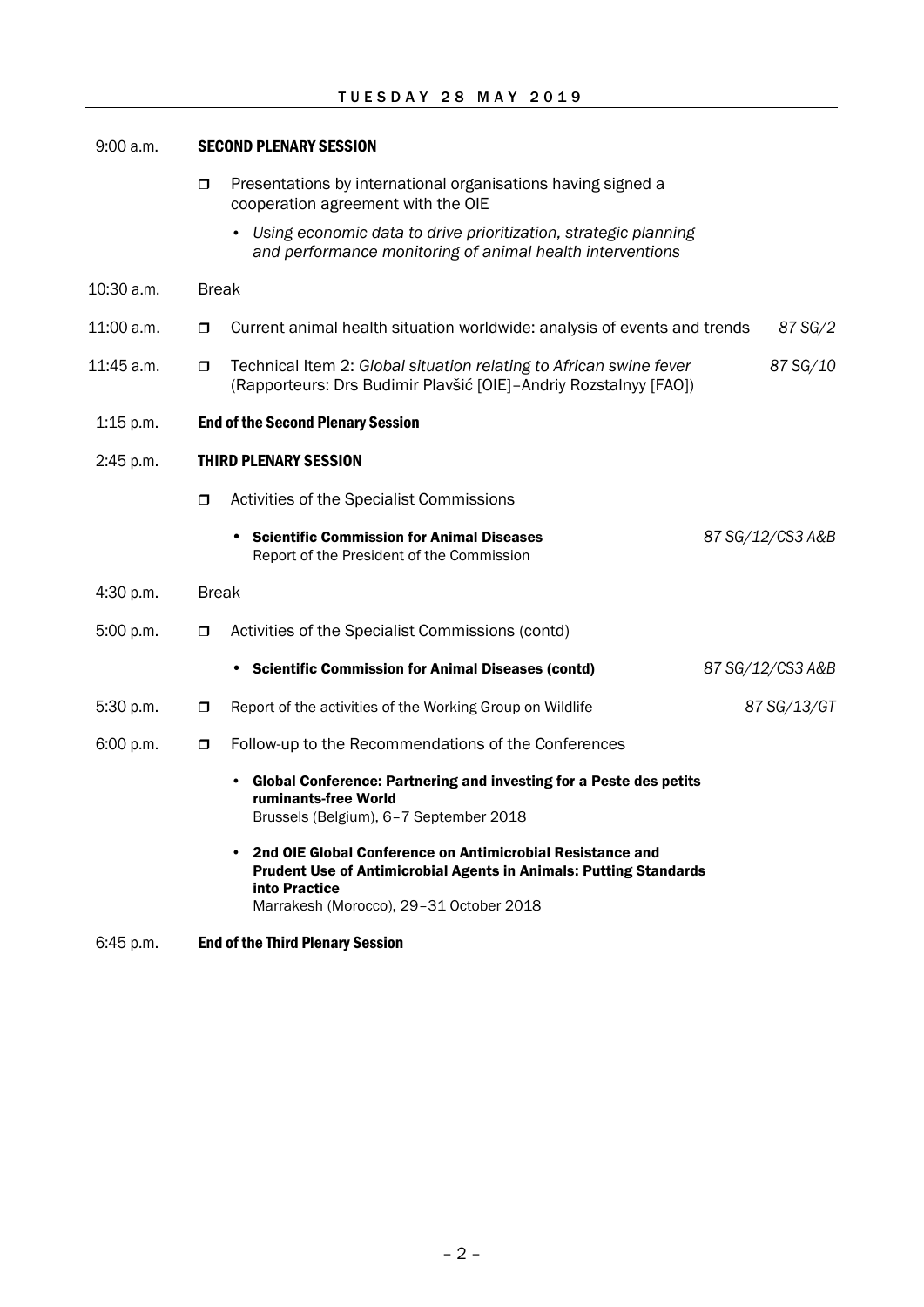| 9:00 a.m.   | <b>FOURTH PLENARY SESSION</b> |                                                                                                                                                                                                       |                    |  |
|-------------|-------------------------------|-------------------------------------------------------------------------------------------------------------------------------------------------------------------------------------------------------|--------------------|--|
|             | $\Box$                        | Follow-up to the Recommendations of the Conferences (contd)<br><b>OIE Global Conference on Aquatic Animal Health</b><br>Collaboration, Sustainability: Our Future<br>Santiago (Chile), 2-4 April 2019 |                    |  |
|             | $\Box$                        | Activities of the Specialist Commissions (contd)<br><b>Aquatic Animal Health Standards Commission</b><br>Report of the President of the Commission                                                    | 87 SG/12/CS4 A & B |  |
| 11:30 a.m.  | <b>Break</b>                  |                                                                                                                                                                                                       |                    |  |
| 12:00 p.m.  | $\Box$                        | Activities of the Specialist Commissions (contd)<br>• Terrestrial Animal Health Standards Commission<br>Report of the President of the Commission                                                     | 87 SG/12/CS1 A & B |  |
| 1:00 p.m.   |                               | <b>End of the Fourth Plenary Session</b>                                                                                                                                                              |                    |  |
| 2:30 p.m.   |                               | <b>FIFTH PLENARY SESSION</b>                                                                                                                                                                          |                    |  |
|             | $\Box$                        | Activities of the Specialist Commissions (contd)<br>Terrestrial Animal Health Standards Commission (contd)                                                                                            | 87 SG/12/CS1 A & B |  |
| $4:15$ p.m. | <b>Break</b>                  |                                                                                                                                                                                                       |                    |  |
| $4:45$ p.m. | $\Box$                        | Activities of the Specialist Commissions (contd)<br>• Terrestrial Animal Health Standards Commission (contd)                                                                                          | 87 SG/12/CS1 A & B |  |
| 6:15 p.m.   |                               | <b>End of the Fifth Plenary Session</b>                                                                                                                                                               |                    |  |
|             |                               | <b>THURSDAY 30 MAY 2019</b>                                                                                                                                                                           |                    |  |
| 8:15 a.m.   |                               | Meeting of the Sub-Commission for the Agenda                                                                                                                                                          |                    |  |
| 9:00 a.m.   |                               | <b>SIXTH PLENARY SESSION</b>                                                                                                                                                                          |                    |  |
|             | $\Box$                        | Activities of the Specialist Commissions (contd)<br><b>Biological Standards Commission</b><br>٠<br>Report of the President of the Commission                                                          | 87 SG/12/CS2 A & B |  |
| 11:00 a.m.  |                               | <b>Break</b>                                                                                                                                                                                          |                    |  |
| 11:30 a.m.  | $\Box$                        | Presentation of proposed Resolutions drafted during plenary sessions                                                                                                                                  |                    |  |
| 12:30 p.m.  |                               | <b>End of the Sixth Plenary Session</b>                                                                                                                                                               |                    |  |
| 2:30 p.m.   |                               | <b>SEVENTH PLENARY SESSION</b>                                                                                                                                                                        |                    |  |
|             | $\Box$                        | Presentation of proposed Resolutions drafted during plenary sessions (contd)                                                                                                                          |                    |  |
|             | $\Box$                        | Activities and Recommendations of Regional Commissions                                                                                                                                                | 87 SG/11 A & B     |  |
|             | $\Box$                        | Dates of the 88th General Session, Technical Item<br>for the 88th and 89th General Sessions                                                                                                           |                    |  |
|             | $\Box$                        | Distribution of animal health status certificates                                                                                                                                                     |                    |  |
| 4:00 p.m.   |                               | <b>Break</b>                                                                                                                                                                                          |                    |  |
| 4:30 p.m.   | $\Box$                        | Presentations by international organisations having signed a<br>cooperation agreement with the OIE (contd)                                                                                            |                    |  |
| 6:00 p.m.   |                               | <b>End of the Seventh Plenary Session</b>                                                                                                                                                             |                    |  |